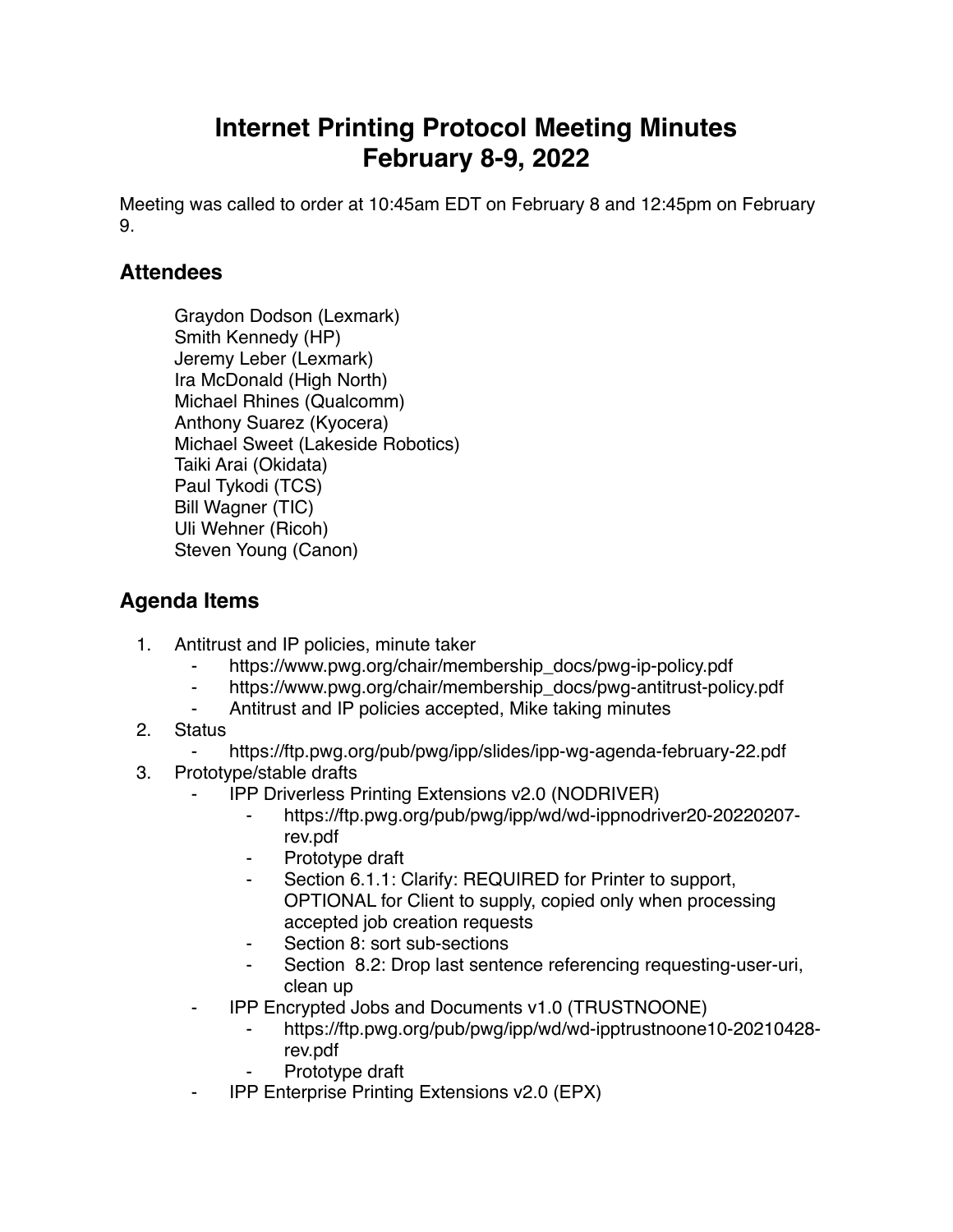- https://ftp.pwg.org/pub/pwg/ipp/wd/wd-ippepx20-20211101-rev.pdf
- ⁃ Prototype draft
- Just need the Job Storage attributes from Mike's registration
- ⁃ IPP Finishings v3.0 (FIN)
	- ⁃ https://ftp.pwg.org/pub/pwg/ipp/wd/wd-ippfinishings30-20220207 rev.pdf
	- Stable draft
	- ⁃ Consensus is to do a working group last call ending February 23rd
	- Action: Mike to start IPP WG last call of Finishings ending Feb 23rd
- **IPP Production Printing Extensions v2.0 (PPX)** 
	- https://ftp.pwg.org/pub/pwg/ipp/wd/wd-ippppx20-20211020-rev.pdf
	- Prototype draft
- 4. Internet Printing Protocol/2.x: Fourth Edition
	- https://ftp.pwg.org/pub/pwg/ipp/wd/wd-ippbase23-20211020-rev.pdf
	- ⁃ Interim draft
	- Get-Printer-Attributes
		- ⁃ Ira; Make sure to make it clear that the HTTP request might still include authentication information as a side-effect of some prior request being authenticated
		- ⁃ Ira: Also talk about discovery
		- Smith: Also add Get-Printer-Attributes on / (as documented in System service)
		- Ira: Might hide privacy-sensitive attributes that are returned by Get-User-Printer-Attributes
		- Mike: Also Get-Printer-Supported-Values (which can require auth) returns all supported values (vs. configured)
		- ⁃ Mike: Get-Printer-Attributes MUST return full set of printer-uri/xri/ supported values but might return "guest" print policy attributes for Job Template/Default/Supported values
		- ⁃ Just informative reference to NODRIVER for Get-User-Printer-**Attributes**
	- **Printer Classes/Categories** 
		- Ira/Smith: Add Photo printer as subset of Workgroup for personal/ kiosk photo printing
		- ⁃ Bill: What is the purpose of these definitions? How are we using them?
			- ⁃ Ira: Used without definition all the way back to IPP/1.0 to specify an environment
		- ⁃ Bill: What about a Cloud printer as a subset of Enterprise?
			- Mike: Maybe better to call it a "Managed Printer" that include Cloud and local services managing multiple Output Devices
		- Ira/Mike: Talk about these in IPP/2.x, how they can be mixed and matched
	- Section 9:
		- Add "including TLS and OAuth 2.0" after 5199.10 reference
- 5. IPP Everywhere v2.0
	- https://ftp.pwg.org/pub/pwg/ipp/wd/wd-ippeve20-20220124-rev.pdf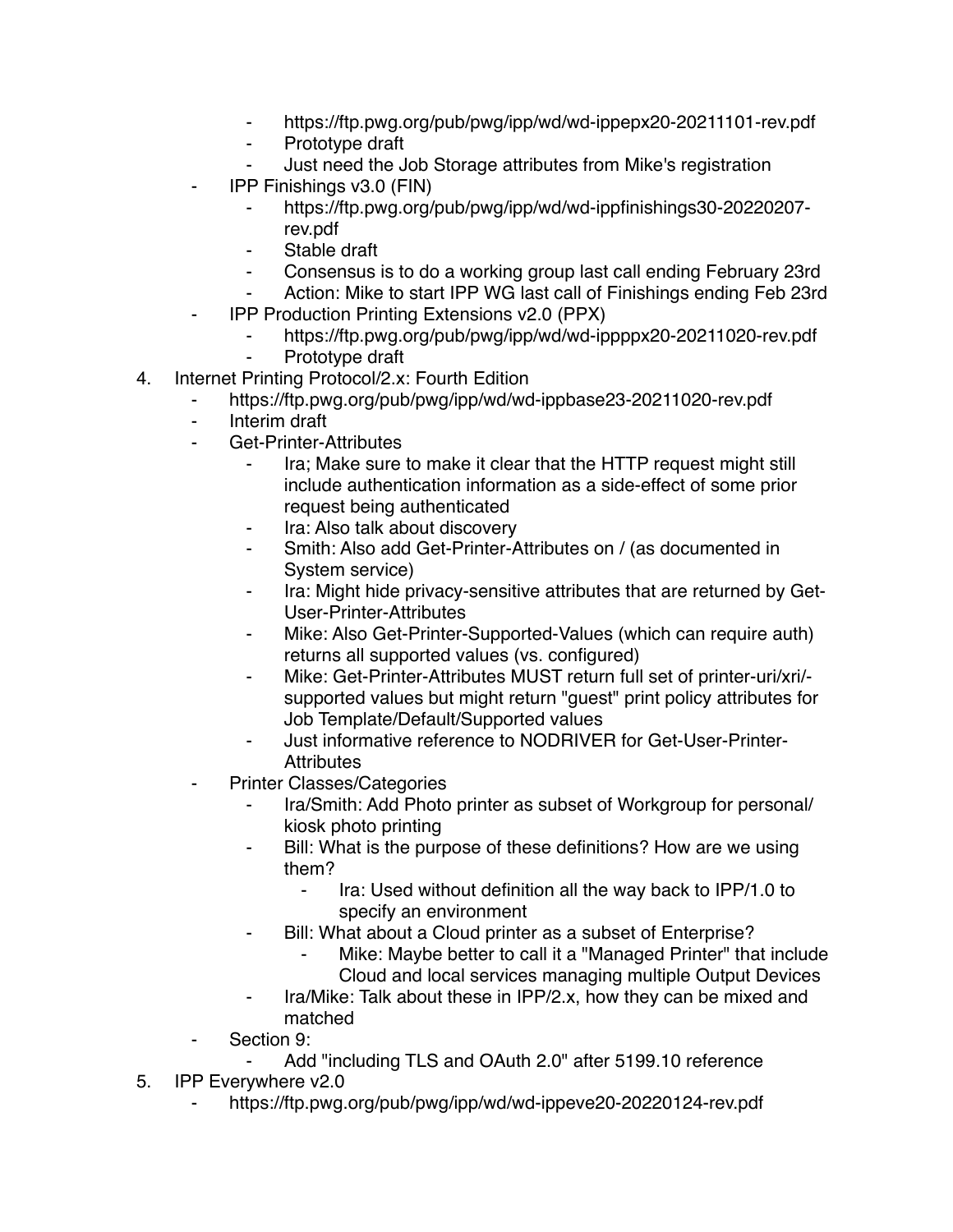- ⁃ Interim draft
- Support for Special-Purpose Printers
	- Mike will update ipptool to support generating raster data dynamically
	- ⁃ Jeremy has resources for testing
	- Target is for 1.1 update 4 self-certification tools
- Section 5.3:
	- ⁃ jpeg-features-supported should also be in 5100.13
- Section 15.1: Fix PWG 5100.22 reference (underlined/blue)
- ⁃ Still need to add Enterprise and Production (cond. required) features
- Do an initial draft of 2.0 self-cert manual so we can start aligning documents and what will be tested
- 6. 3D Discussions
	- Cura issue on supporting IPP 3D:
		- ⁃ https://github.com/Ultimaker/Cura/issues/2526
	- $3MF:$ 
		- ⁃ Smith has the renewal in process
	- AMSC:
		- Pauls needs to identify which gaps are addressed by PWG specs (job ticket and safe G-code)
	- INCITS:
		- ⁃ Questions about 3D light scanners (vs. laser scanners)
		- Do IPP 3D and IPP Encrypted Jobs and Documents solve their secure 3D workflow (AMSP)
			- Trying to get more members to participate (to retain voting rights)
	- ⁃ VDMA is a German standards group, sponsoring DRUPA 3D printing content
	- ⁃ OPC40540 event will be an opportunity to get IPP 3D visibility for submission of files for printing
	- PDF Association:
		- ⁃ Invite to next F2F to discuss 3D PDF
	- ⁃ SME iRAMP:
		- Ask if they are interested in IPP 3D equivalent of IPP Everywhere?
	- America Makes TRX:
		- Probably nothing in March 2022 that affects PWG
	- $RAPID + TCT:$ 
		- No longer as relevant for standards discussions
	- Q: IPP Everywhere 3D?
		- Mike: Not yet, we need to get people on board for Clients and **Printers**
		- Smith: agreed, need to get a Client implementing it so that Printer vendors will see the need
		- Mike: Not enough to say "IPP 3D + TRUSTNOONE" solves the problem, need people to implement to make it a real solution
	- AMNOW has been pushing MT/Connect, but that is just for monitoring not submission
		- Providing a Raspberry Pi to relay local machine info to AMNOW